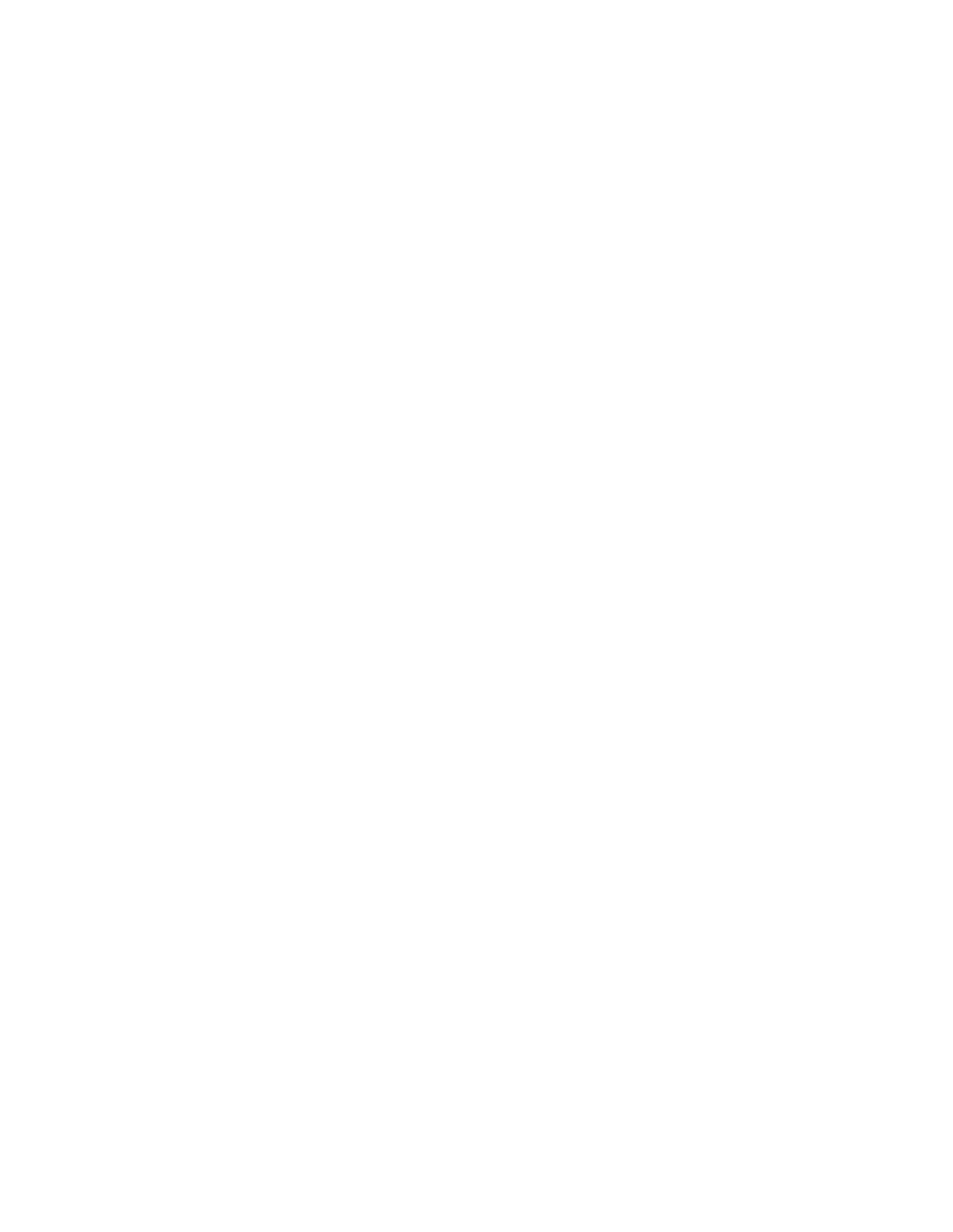## **CF15118 CompactFlash Carrier utilityModules User's Manual**



**RTD Embedded Technologies, Inc.**

103 Innovation Blvd. State College, PA 16803-0906

Phone: +1-814-234-8087 FAX: +1-814-234-5218

E-mail sales@rtd.com techsupport@rtd.com

> web site www.rtd.com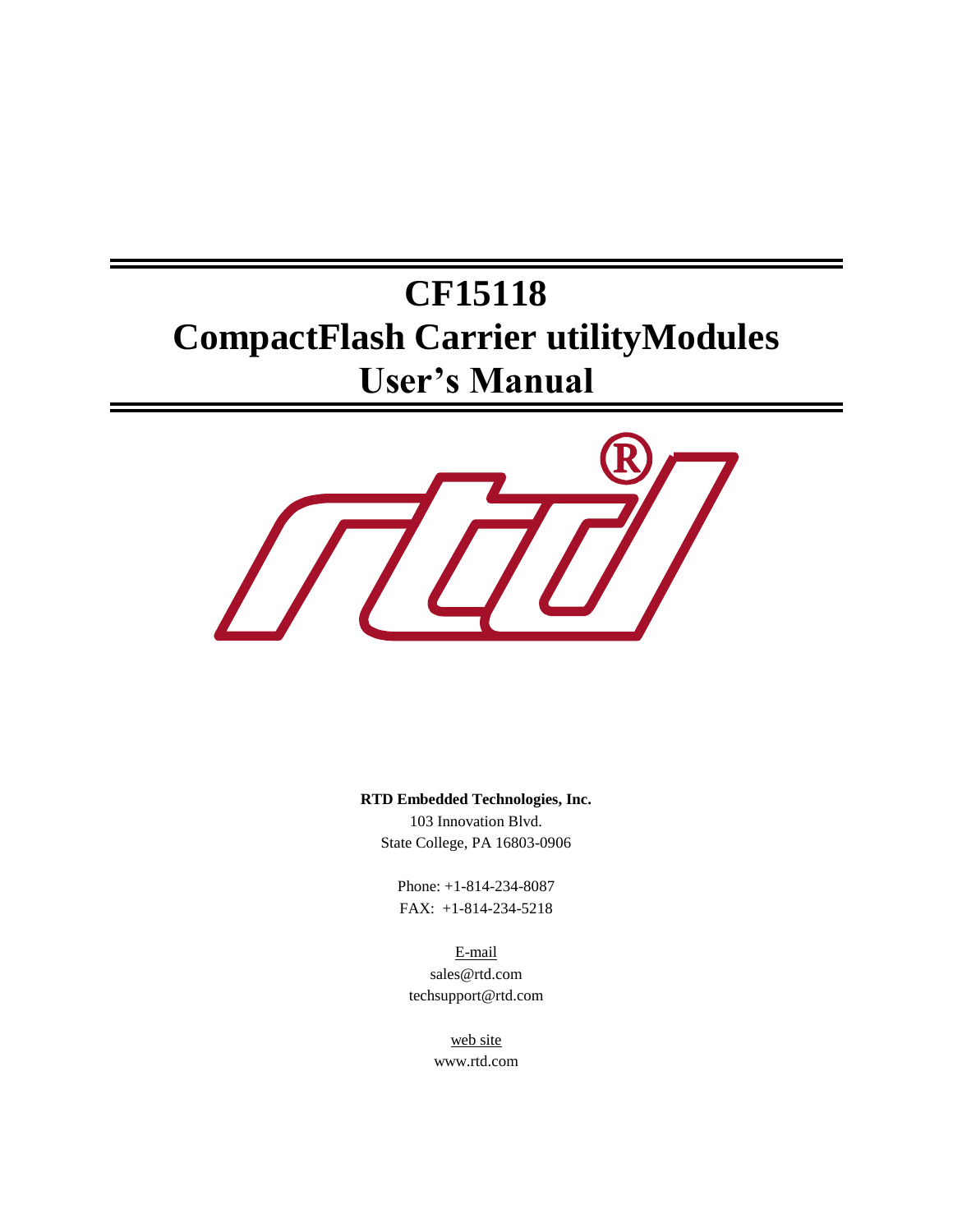#### Revision History

Rev. A New Manual

Published by:

RTD Embedded Technologies, Inc. 103 Innovation Blvd. State College, PA 16803-0906

Copyright 2007-2012 RTD Embedded Technologies, Inc. All rights reserved Printed in U.S.A.

The RTD Logo is a registered trademark of RTD Embedded Technologies. cpuModule and utilityModule are trademarks of RTD Embedded Technologies. MS-DOS, Windows, Windows 95, Windows 98 and Windows NT are trademarks of Microsoft Corp. PC/104 is a registered trademark of PC/104 Consortium. All other trademarks appearing in this document are the property of their respective owners.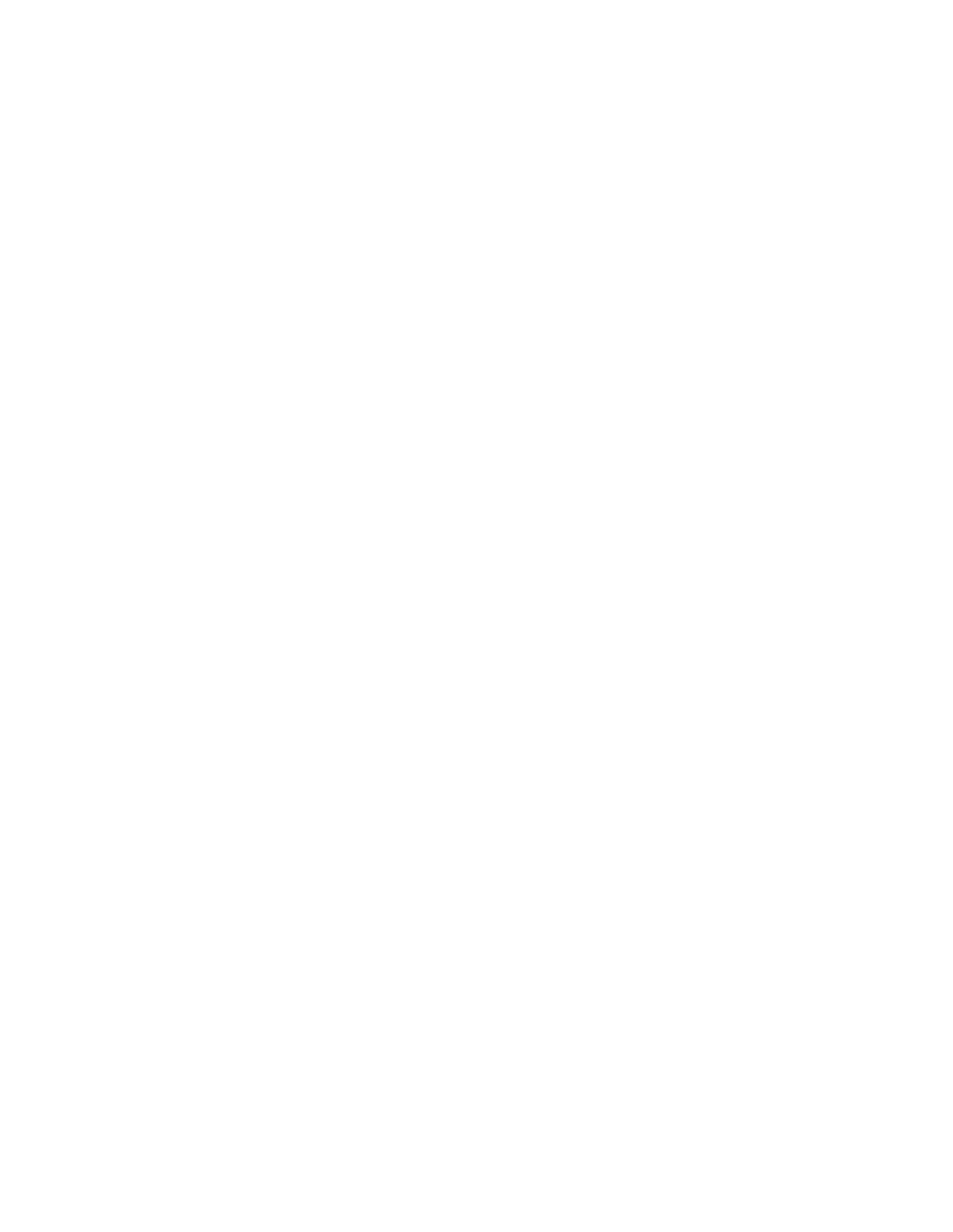## **TABLE OF CONTENTS**

| <b>CHAPTER 1</b> |                                                             |  |
|------------------|-------------------------------------------------------------|--|
|                  |                                                             |  |
|                  |                                                             |  |
| <b>CHAPTER 2</b> |                                                             |  |
|                  |                                                             |  |
| <b>CHAPTER 3</b> |                                                             |  |
|                  |                                                             |  |
|                  |                                                             |  |
|                  |                                                             |  |
|                  |                                                             |  |
|                  |                                                             |  |
|                  |                                                             |  |
|                  | $\textbf{MASTER/SLAVE SELECTION JUMPER, JP8\hspace{0.05in}$ |  |
|                  |                                                             |  |
| <b>CHAPTER 4</b> |                                                             |  |
|                  |                                                             |  |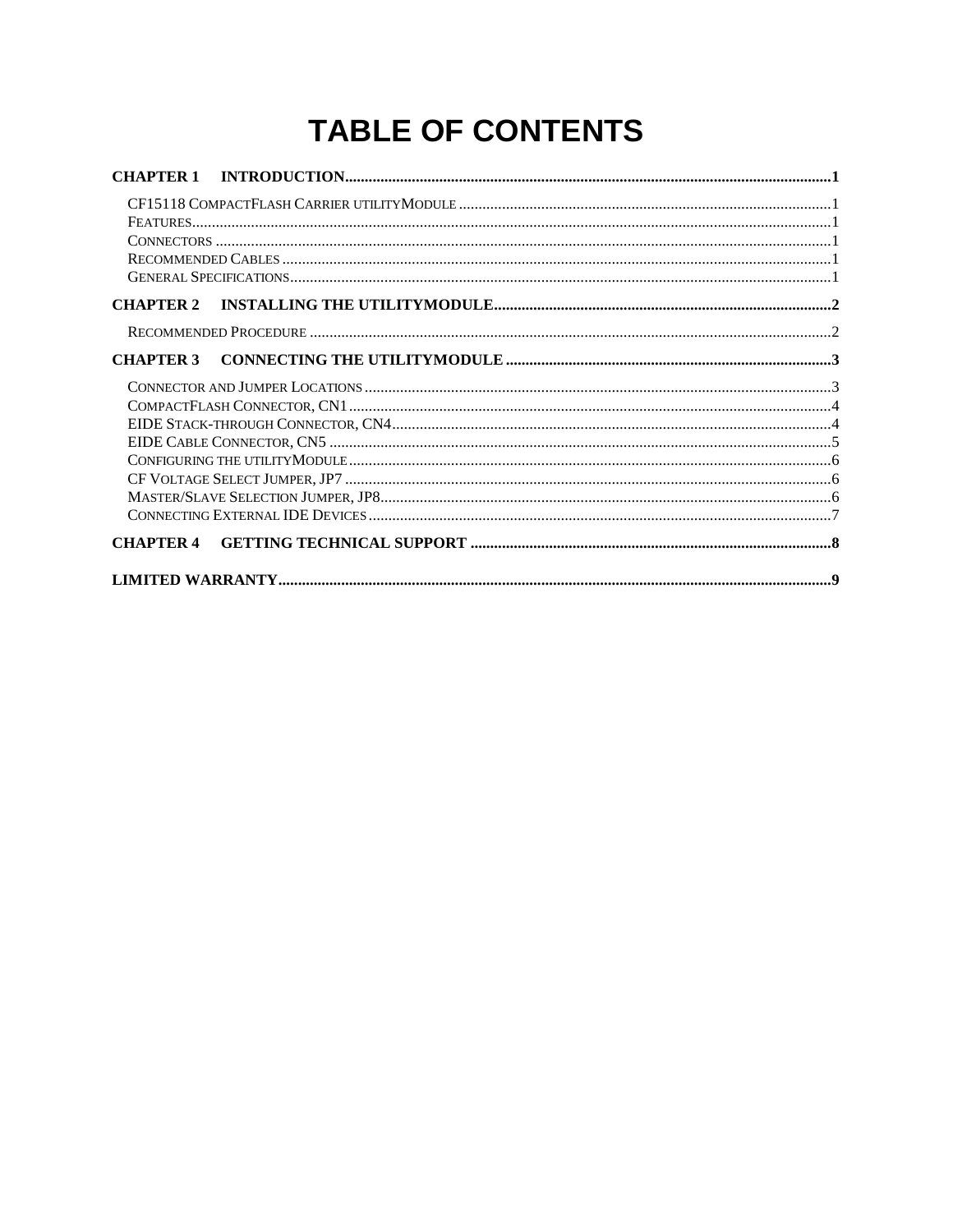## <span id="page-6-0"></span>**Chapter 1 INTRODUCTION**

This manual gives information on the CF15118 CompactFlash Carrier utilityModule. This module attaches to the EIDE interface connector of RTD cpuModules, allowing a high speed CompactFlash drive interface.

### <span id="page-6-1"></span>*CF15118 CompactFlash Carrier utilityModule*

The CF15118 utilityModule was designed to provide a CompactFlash drive in a stack when used as a companion to RTD's family of cpuModules that have integrated EIDE controllers. It is very similar in function to the CMT56106.

| Note:    | The CF15118 is not an IDE controller - It is a drive carrier. The CF15118 must be<br>used with a cpuModule that has an on-board IDE controller. |
|----------|-------------------------------------------------------------------------------------------------------------------------------------------------|
| Warning: | Because the CompactFlash connector uses an ATA/IDE interface, hot-swapping is<br>not supported.                                                 |

#### <span id="page-6-2"></span>*Features*

The following are major features of the CF15118 utilityModule.

- Provides a drive interface up to UDMA Mode 2 (Ultra ATA/33) if supported by the cpuModule
- A standard +3.3V or +5V CompactFlash drive can be mounted directly onto the module
- An optional retention bracket provides a mechanism to prevent unwanted removal of the CompactFlash device
- A 0.1" 40-pin connector is provided to connect to a second drive, i.e. a CD-ROM drive.
- A stack-through connector is provided to allow for the combination of multiple boards from the CF15118, CMT36106, and CMT56106 utilityModule families in one system.

#### <span id="page-6-3"></span>*Connectors*

Connectors provided are:

- CN1: CompactFlash drive connector
- CN4: EIDE stack-through connector
- CN5: EIDE cable connector

#### <span id="page-6-4"></span>*Recommended Cables*

A 40-conductor EIDE cable can be used to connect an external drive (hard drive or CD-ROM drive) to connector CN5 on the CF15118.

## <span id="page-6-5"></span>*General Specifications*

The following operating conditions do not apply to the CompactFlash drive and may be limited by the IDE controller of the cpuModule

- Operating temperature:  $-40$  to  $+85^{\circ}$ C
- Relative humidity: 0 95%, non-condensing
- Storage temperature:  $-55$  to  $+125$ <sup>o</sup>C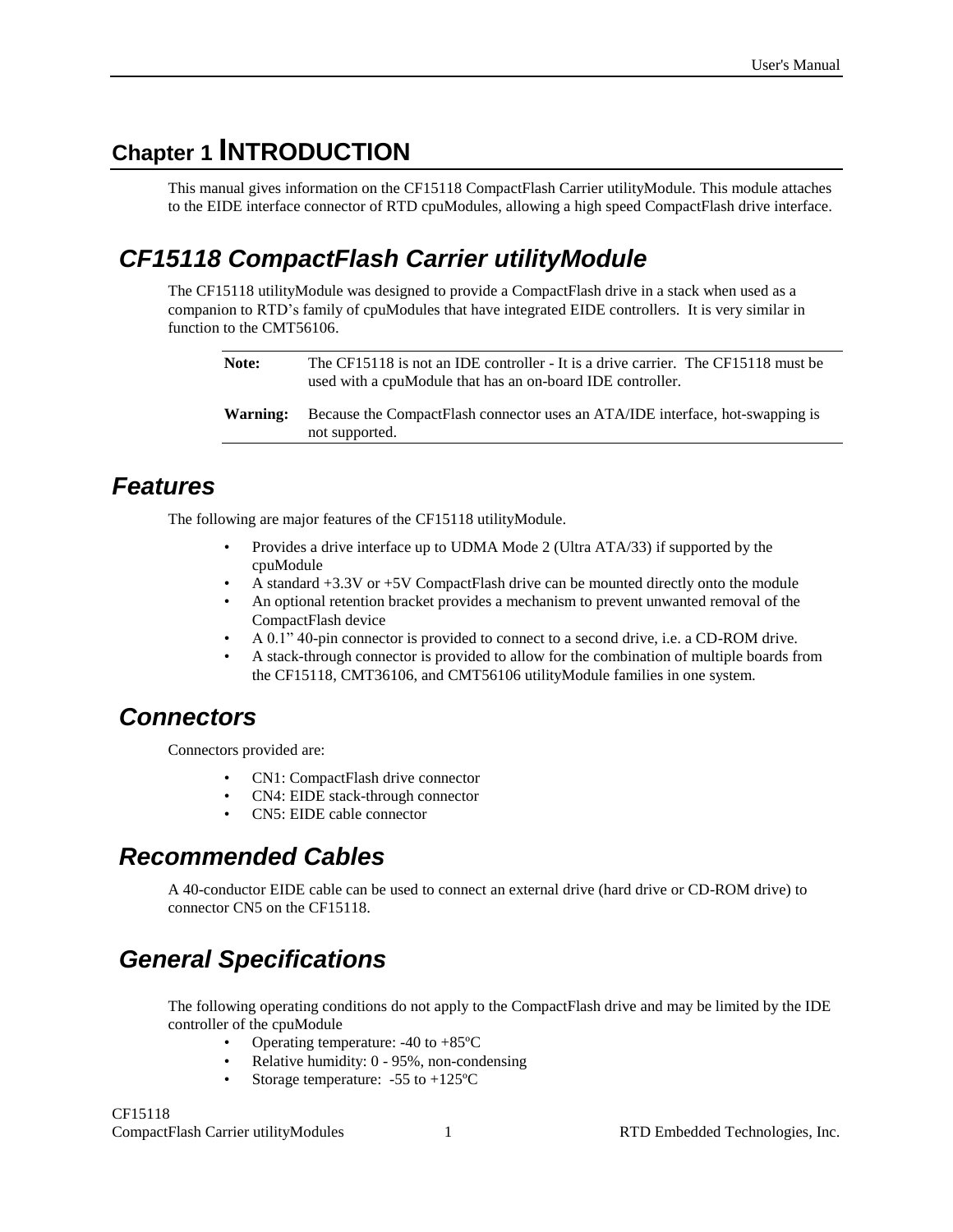## <span id="page-7-0"></span>**Chapter 2 INSTALLING THE UTILITYMODULE**

Since the utilityModule uses an EIDE stack-through bus, it must be stacked directly above the cpuModule.

#### <span id="page-7-1"></span>*Recommended Procedure*

We recommend you follow the procedure below to ensure that stacking of the modules does not damage connectors or electronics.

- Turn off power to the PC/104-*Plus* or PCI-104 system or stack.
- Select and install standoffs to properly position the utilityModule on the PC/104-*Plus* or PCI-104 stack.
- Touch a grounded metal part of the stack to discharge any buildup of static electricity.
- Remove the utilityModule from its anti-static bag.
- Verify the jumper settings of the utilityModule.
- Hold the utilityModule by its edges and orient it so the bus connector pins line up with the matching connector on the stack.
- Gently and evenly press the utility Module onto the stack.

**CAUTION: Do not force the module onto the stack!** Wiggling the module or applying too much force may damage it. If the module does not readily press into place, remove it, check for bent pins or out-of-place keying pins, and try again.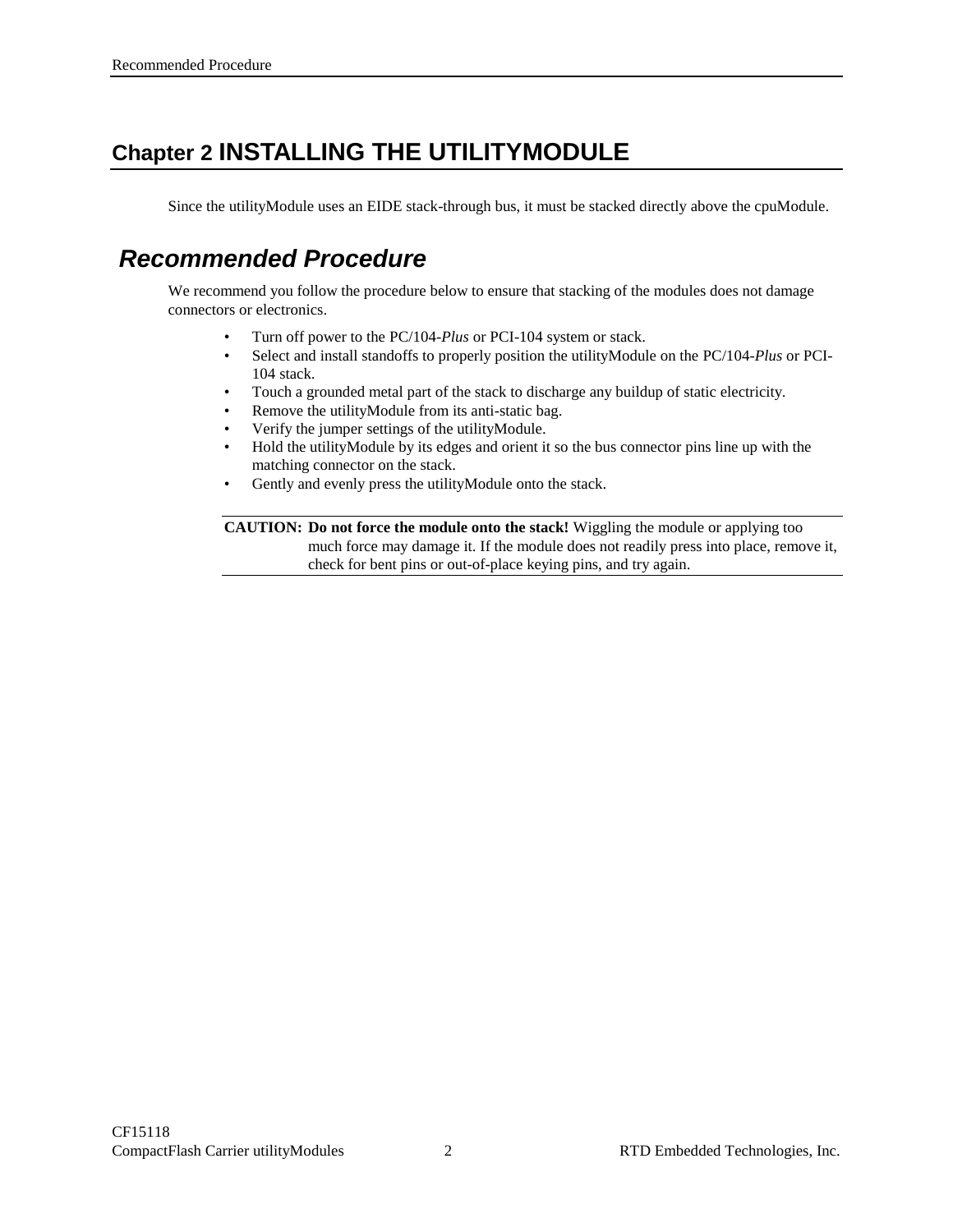## <span id="page-8-0"></span>**Chapter 3 CONNECTING THE UTILITYMODULE**

The following sections describe the connectors and jumpers of the utilityModule.

#### <span id="page-8-1"></span>*Connector and Jumper Locations*

A white area silk-screened on the top side of the PC board indicates where pin 1 is located on the connectors. A square solder pad visible on the bottom of the PC board also shows where pin 1 is located. Make certain pin 1 is correctly identified before connecting to it. The connector locations of the CF15118 are shown below.



**Figure 3.1 CF15118 Connector and Jumper Locations**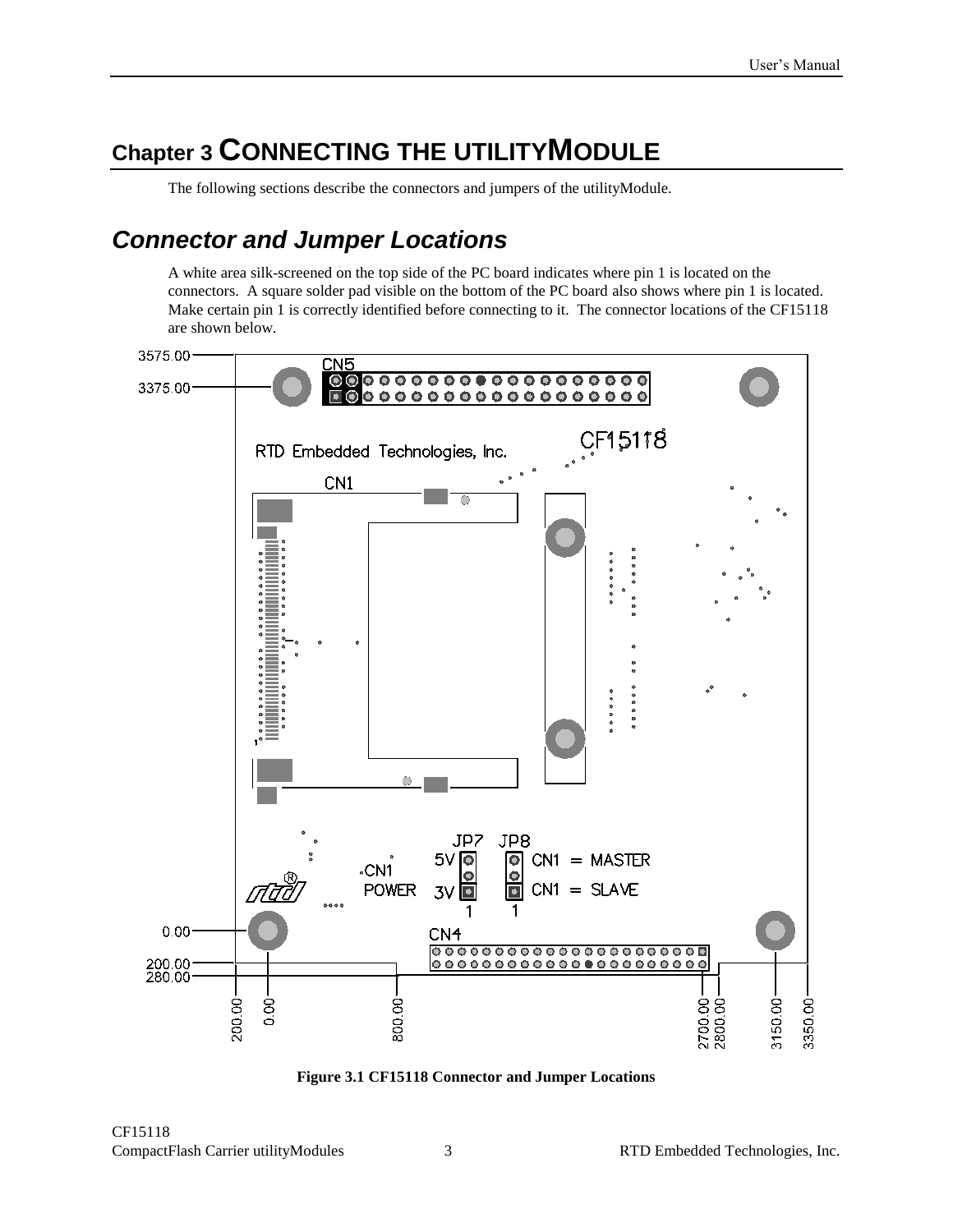| <b>CF15118</b><br><b>Top Side Connectors and Jumpers</b> |                                     |             |  |  |  |
|----------------------------------------------------------|-------------------------------------|-------------|--|--|--|
| <b>Designator</b>                                        | <b>Function</b>                     | <b>Size</b> |  |  |  |
| CN <sub>1</sub>                                          | CompactFlash Connector              | 50 pin      |  |  |  |
| CN <sub>4</sub>                                          | <b>EIDE Stack-through Connector</b> | 44 pin      |  |  |  |
| CN <sub>5</sub>                                          | <b>EIDE Cable Connector</b>         | 40 pin      |  |  |  |
| JP7                                                      | CompactFlash voltage selection      | 3 pin       |  |  |  |
| JP8.                                                     | CompactFlash master/slave selection | 3 pin       |  |  |  |

## <span id="page-9-0"></span>*CompactFlash Connector, CN1*

Connector CN1 supports +3.3V and +5V CompactFlash devices. For information on configuring the supply voltage and master/slave setting of a device installed in the connector, refer to [0.](#page-11-3)

**Warning:** Because the CompactFlash connector uses an ATA/IDE interface, hot-swapping is not supported.

## <span id="page-9-1"></span>*EIDE Stack-through Connector, CN4*

The EIDE stack-through connector is a 44-pin 2mm DIL connector. The pin connections of this connector are shown below.

| <b>EIDE Hard Drive Connector, CN4</b> |                             |                 |        |  |  |  |
|---------------------------------------|-----------------------------|-----------------|--------|--|--|--|
| Pin                                   | <b>Signal</b>               | <b>Function</b> | in/out |  |  |  |
| 1                                     | RESET*                      | <b>Reset HD</b> | out    |  |  |  |
| $\overline{2}$                        | <b>GND</b>                  | Ground signal   | $-$    |  |  |  |
| 3                                     | HD7                         | HD data 7       | in/out |  |  |  |
| $\overline{4}$                        | H <sub>D</sub> 8            | HD data 8       | in/out |  |  |  |
| 5                                     | H <sub>D</sub> <sub>6</sub> | HD data 6       | in/out |  |  |  |
| 6                                     | HD <sub>9</sub>             | HD data 9       | in/out |  |  |  |
| 7                                     | H <sub>D5</sub>             | HD data 5       | in/out |  |  |  |
| 8                                     | HD10                        | HD data 10      | in/out |  |  |  |
| 9                                     | HD4                         | HD data 4       | in/out |  |  |  |
| 10                                    | HD11                        | HD data 11      | in/out |  |  |  |
| 11                                    | H <sub>D</sub> 3            | HD data 3       | in/out |  |  |  |
| 12                                    | HD12                        | HD data 12      | in/out |  |  |  |
| 13                                    | HD2                         | HD data 2       | in/out |  |  |  |
| 14                                    | HD13                        | HD data 13      | in/out |  |  |  |
| 15                                    | HD1                         | HD data 1       | in/out |  |  |  |
| 16                                    | HD14                        | HD data 14      | in/out |  |  |  |
| 17                                    | HD0                         | HD data 0       | in/out |  |  |  |
| 18                                    | HD15                        | HD data 15      | in/out |  |  |  |
| 19                                    | <b>GND</b>                  | Ground signal   |        |  |  |  |
| 20                                    | n.c.                        |                 |        |  |  |  |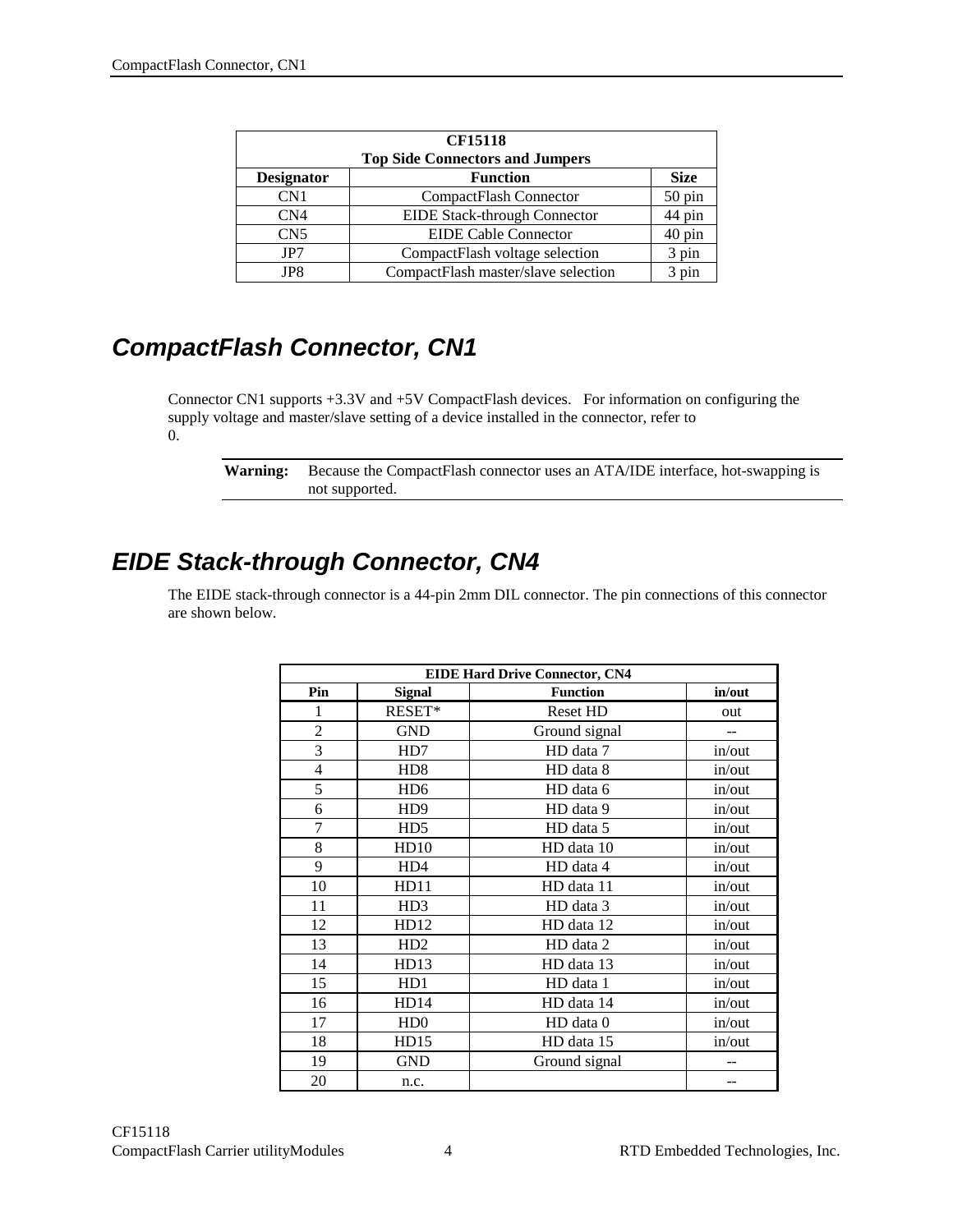| 21 | <b>AEN</b>     | <b>Address Enable</b>           | out            |
|----|----------------|---------------------------------|----------------|
| 22 | <b>GND</b>     | Ground signal                   |                |
| 23 | $IOW*$         | I/O Write                       | out            |
| 24 | <b>GND</b>     | Ground signal                   | $-$            |
| 25 | $IOR*$         | I/O Read                        | out            |
| 26 | <b>GND</b>     | Ground signal                   |                |
| 27 | <b>IOCHRDY</b> | I/O Channel Ready               | in             |
| 28 | <b>BALE</b>    | <b>Bus Address Latch Enable</b> | out            |
| 29 | n.c.           |                                 |                |
| 30 | <b>GND</b>     | Ground signal                   | $-$            |
| 31 | <b>IRQ</b>     | <b>Interrupt Request</b>        | in             |
| 32 | IOCS16*        | 16 bit transfer                 | in             |
| 33 | A <sub>1</sub> | Address 1                       | out            |
| 34 | <b>GND</b>     | Ground signal                   | $\overline{a}$ |
| 35 | A <sub>0</sub> | Address 0                       | out            |
| 36 | A2             | Address 2                       | out            |
| 37 | $HCS0*$        | HD Select 0                     | out            |
| 38 | $HCS1*$        | HD Select 1                     | out            |
| 39 | <b>LED</b>     | HDD activity LED (-)            | in             |
| 40 | <b>GND</b>     | Ground signal                   | $\overline{a}$ |
| 41 | $+5V$          | Logic Power                     | Pwr            |
| 42 | $+5V$          | <b>Motor Power</b>              | Pwr            |
| 43 | <b>GND</b>     | Power Ground                    | $-$            |
| 44 | n.c.           |                                 |                |
|    |                |                                 |                |

## <span id="page-10-0"></span>*EIDE Cable Connector, CN5*

The EIDE cable connector is a 40-pin 0.1" DIL connector. The pin out of this connector is the same as pins 1-40 of CN4.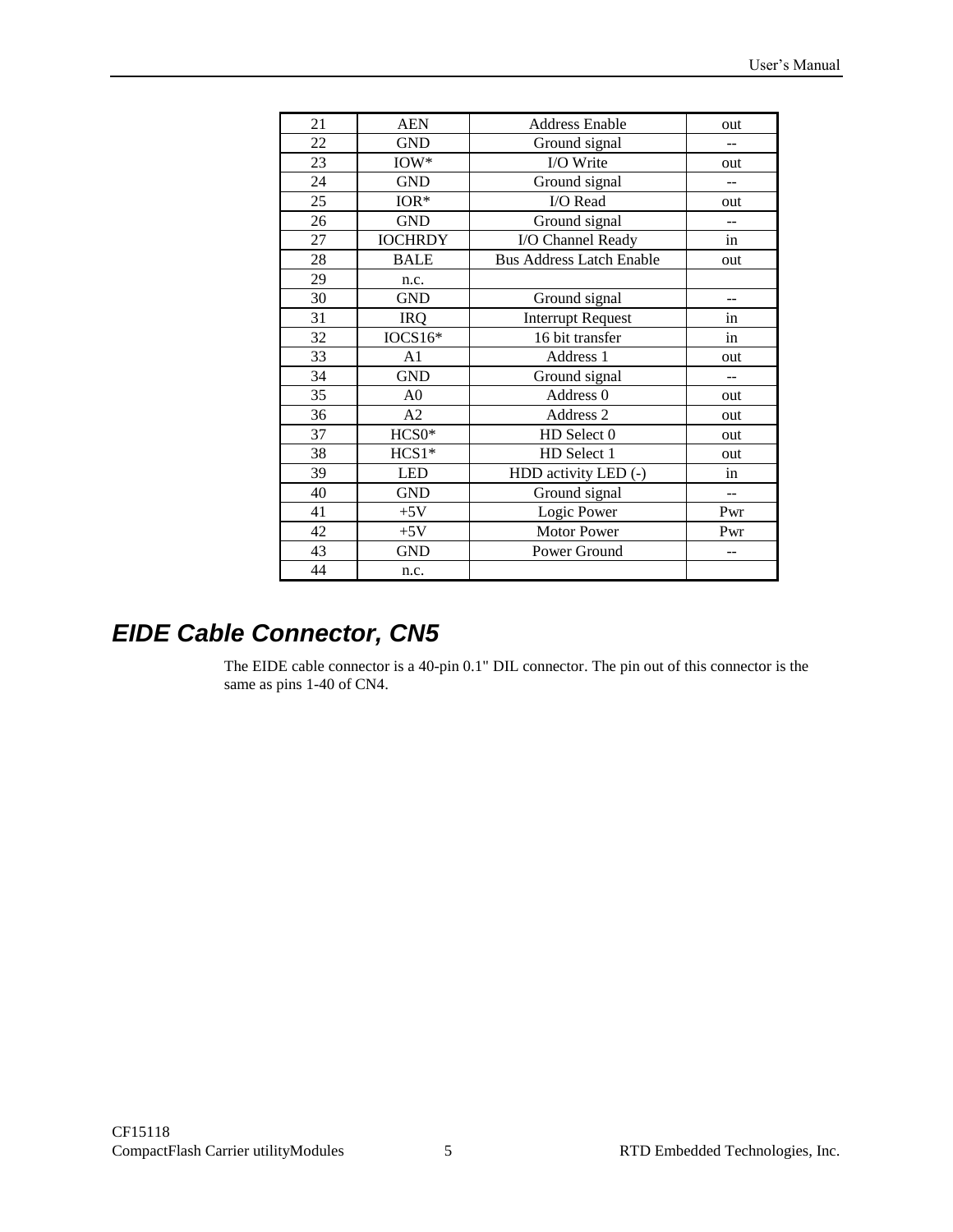#### <span id="page-11-3"></span><span id="page-11-0"></span>*Configuring the utilityModule*

The following sections contain information on configuring the utilityModule.

**Important:** The EIDE bus connection on the CF15118 which provides the electrical connections to the CompactFlash connector (CN1) and the EIDE cable connector (CN5) connects to the CPU's IDE controller via the EIDE stack-through connector (CN4). While this IDE channel connection supports multiple boards, up to two storage devices (e.g., CompactFlash cards, 2.5" disk drives, IDE drives, CD-ROM drives, ATA/IDE Disk Chip) are permitted throughout this electrical bus.

> To prevent a conflict with a device already on the bus, it is important to know the number of devices already residing on the bus, as well as their master/slave configuration.

## <span id="page-11-1"></span>*CF Voltage Select Jumper, JP7*

Jumper JP7 is a 3-pin jumper used to select the supply voltage for the CompactFlash device residing in connector CN1.

To configure the operating voltage for 3.3V, set JP7 to close pins 1-2. To configure the operating voltage for 5V, set JP7 to close pins 2-3.

## <span id="page-11-2"></span>*Master/Slave Selection Jumper, JP8*

Jumper JP7 is a 3-pin jumper used to configure the CompactFlash device in connector CN1 such that it does not conflict with another device connected to the system's EIDE stack-through connector. The bus should have only one master and one slave device.

To set the CompactFlash card as the slave, close pins 1-2 of JP8. To set the CompactFlash card as the master, close pins 2-3.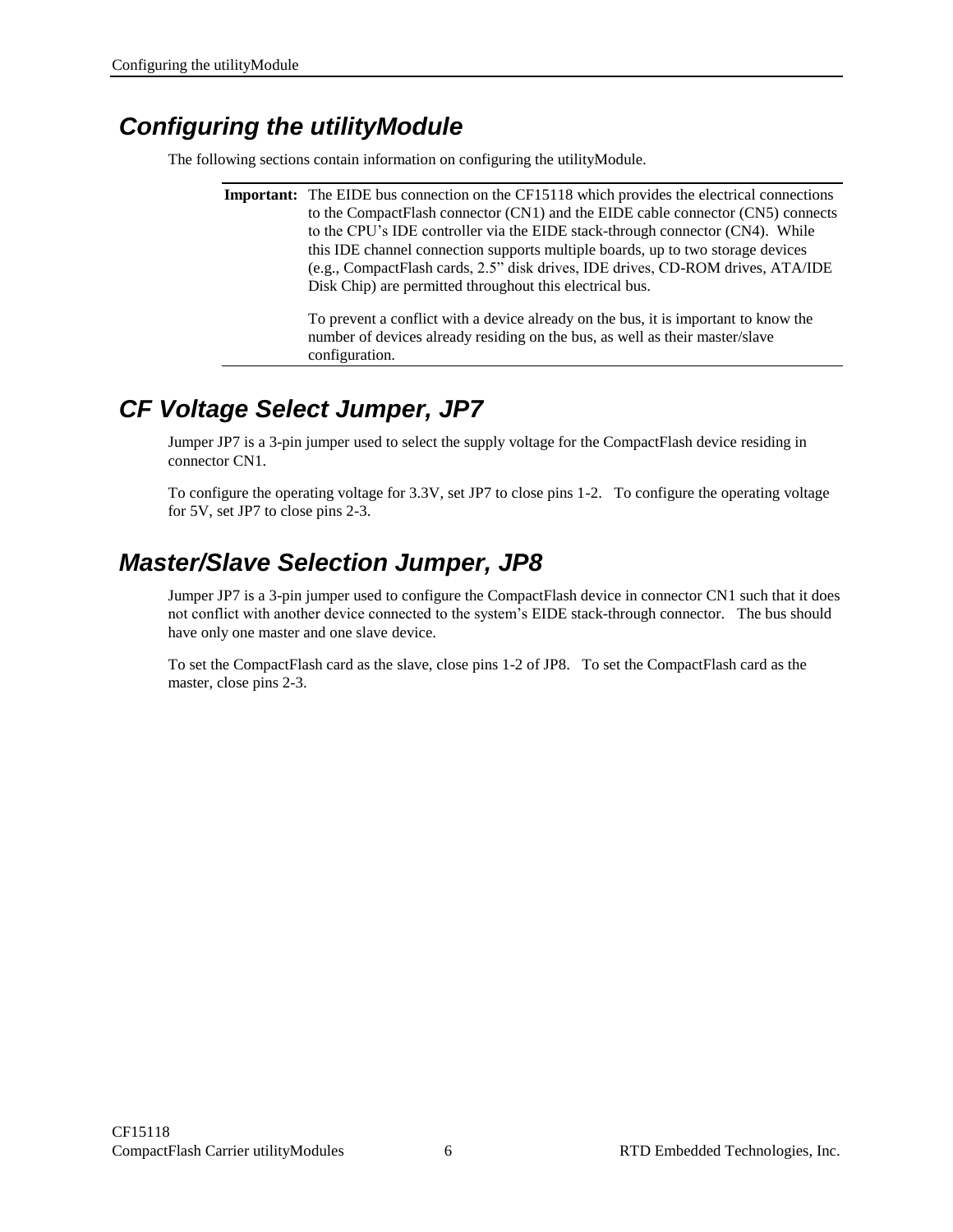## <span id="page-12-0"></span>*Connecting External IDE Devices*

External EIDE drives such as additional hard drive or CD-ROM drive can be connected to CN5 of the CF15118 with an IDE cable. Only 40-conductor IDE cables are supported, which permit transfer speeds of up to UDMA Mode 2 (Ultra ATA/33).

When connecting an external drive to the CF15118, the device's master/slave jumper must be configured such that it does not conflict with the master/slave setting of any other device connected to the system's EIDE stack-through connector (for example, the CompactFlash connector, when a CF card is present in the socket).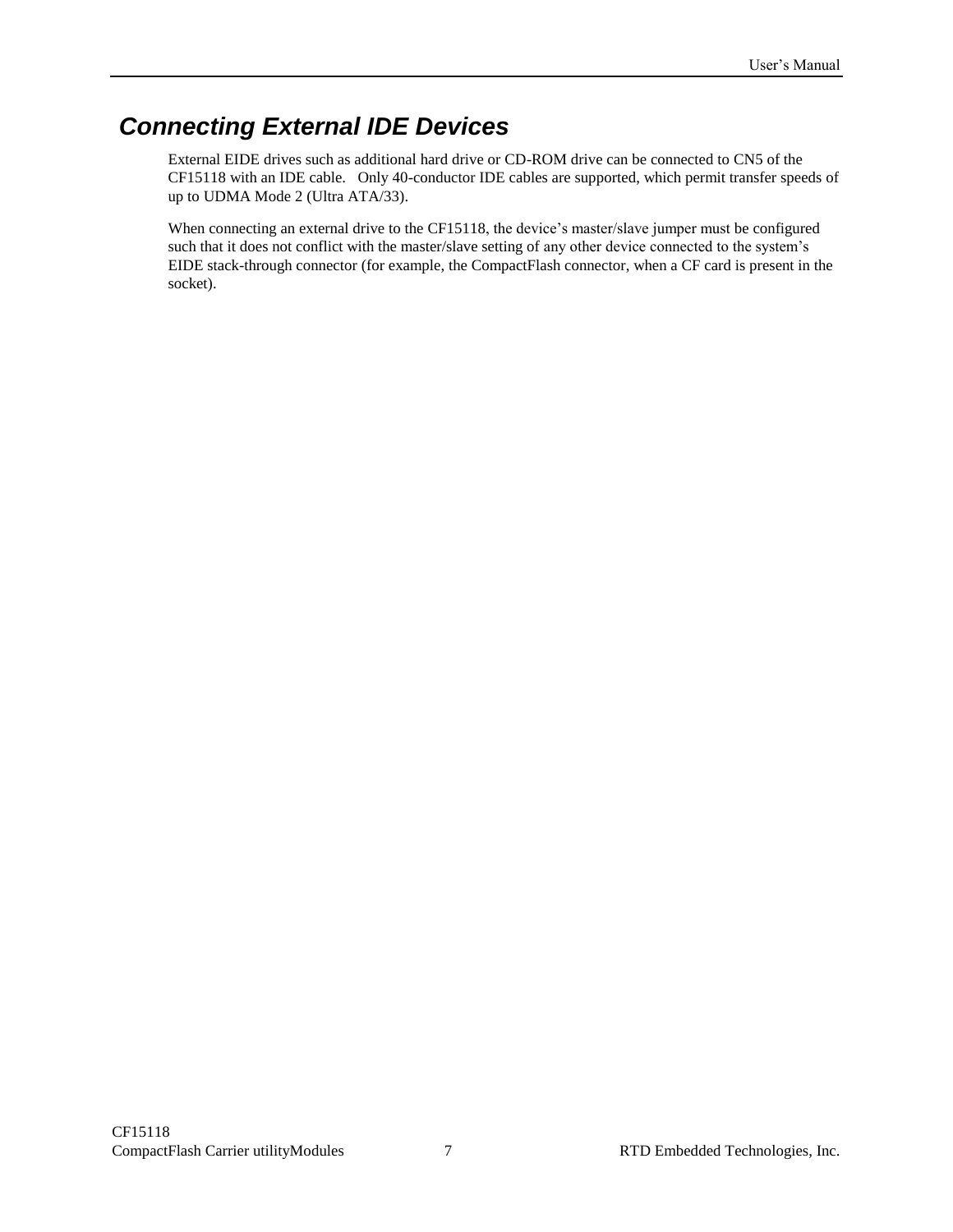## <span id="page-13-0"></span>**Chapter 4 GETTING TECHNICAL SUPPORT**

For help with this product, or any other product made by RTD, you can contact RTD Embedded Technologies via the following methods:

- Phone:  $+1-814-234-8087$
- E-Mail: [techsupport@rtd.com](mailto:techsupport@rtd.com)

Be sure to check the RTD web site [\(http://www.rtd.com\)](http://www.rtd.com/) frequently for product updates, including newer versions of the board manual and application software.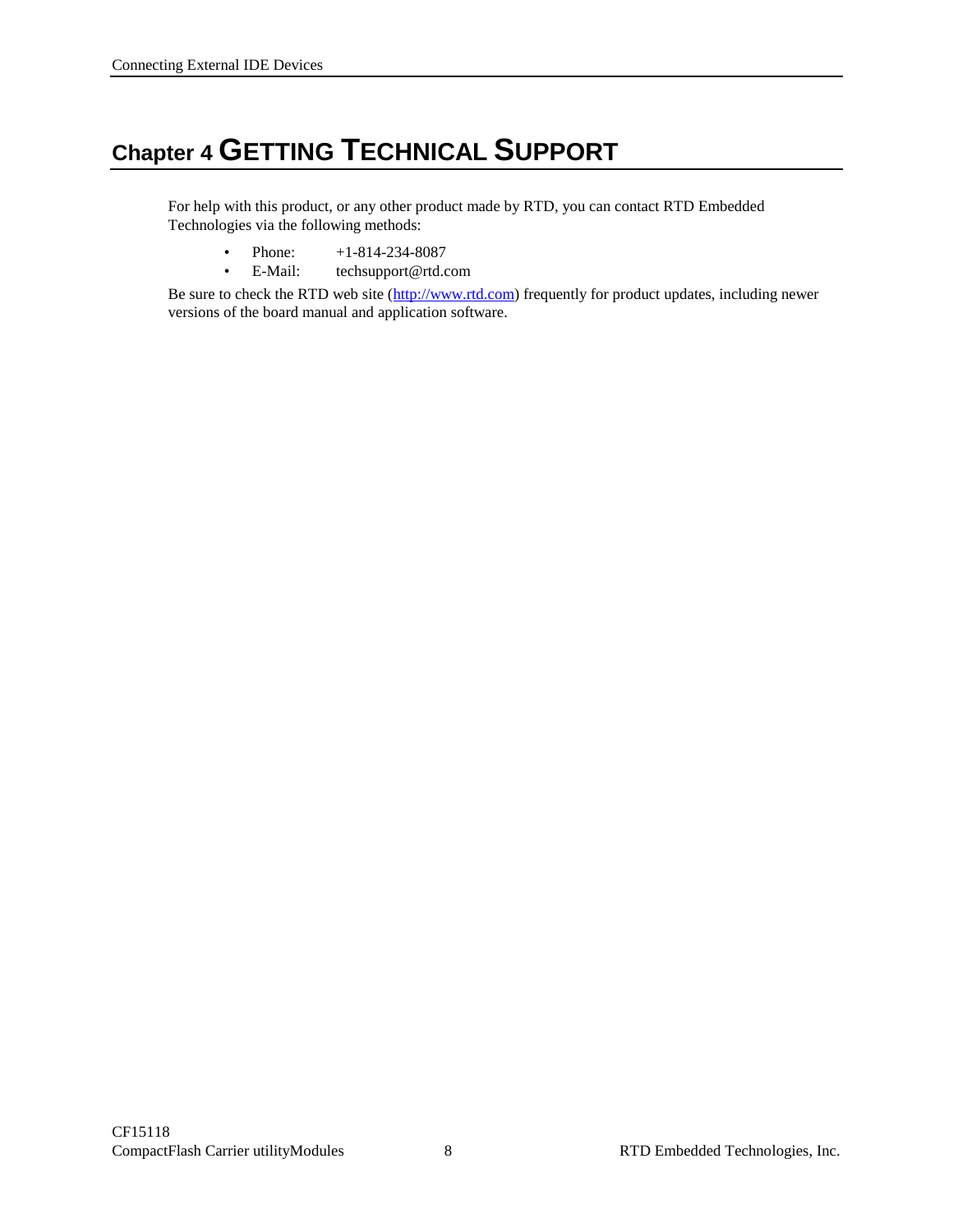## <span id="page-14-0"></span>**LIMITED WARRANTY**

RTD Embedded Technologies, Inc. warrants the hardware and software products it manufactures and produces to be free from defects in materials and workmanship for one year following the date of shipment from RTD Embedded Technologies, INC. This warranty is limited to the original purchaser of product and is not transferable.

During the one year warranty period, RTD Embedded Technologies will repair or replace, at its option, any defective products or parts at no additional charge, provided that the product is returned, shipping prepaid, to RTD Embedded Technologies. All replaced parts and products become the property of RTD Embedded Technologies. Before returning any product for repair, customers are required to contact the factory for an RMA number.

THIS LIMITED WARRANTY DOES NOT EXTEND TO ANY PRODUCTS WHICH HAVE BEEN DAMAGED AS A RESULT OF ACCIDENT, MISUSE, ABUSE (such as: use of incorrect input voltages, improper or insufficient ventilation, failure to follow the operating instructions that are provided by RTD Embedded Technologies, "acts of God" or other contingencies beyond the control of RTD Embedded Technologies), OR AS A RESULT OF SERVICE OR MODIFICATION BY ANYONE OTHER THAN RTD Embedded Technologies. EXCEPT AS EXPRESSLY SET FORTH ABOVE, NO OTHER WARRANTIES ARE EXPRESSED OR IMPLIED, INCLUDING, BUT NOT LIMITED TO, ANY IMPLIED WARRANTIES OF MERCHANTABILITY AND FITNESS FOR A PARTICULAR PURPOSE, AND RTD Embedded Technologies EXPRESSLY DISCLAIMS ALL WARRANTIES NOT STATED HEREIN. ALL IMPLIED WARRANTIES, INCLUDING IMPLIED WARRANTIES FOR MECHANTABILITY AND FITNESS FOR A PARTICULAR PURPOSE, ARE LIMITED TO THE DURATION OF THIS WARRANTY. IN THE EVENT THE PRODUCT IS NOT FREE FROM DEFECTS AS WARRANTED ABOVE, THE PURCHASER'S SOLE REMEDY SHALL BE REPAIR OR REPLACEMENT AS PROVIDED ABOVE. UNDER NO CIRCUMSTANCES WILL RTD Embedded Technologies BE LIABLE TO THE PURCHASER OR ANY USER FOR ANY DAMAGES, INCLUDING ANY INCIDENTAL OR CONSEQUENTIAL DAMAGES, EXPENSES, LOST PROFITS, LOST SAVINGS, OR OTHER DAMAGES ARISING OUT OF THE USE OR INABILITY TO USE THE PRODUCT.

SOME STATES DO NOT ALLOW THE EXCLUSION OR LIMITATION OF INCIDENTAL OR CONSEQUENTIAL DAMAGES FOR CONSUMER PRODUCTS, AND SOME STATES DO NOT ALLOW LIMITATIONS ON HOW LONG AN IMPLIED WARRANTY LASTS, SO THE ABOVE LIMITATIONS OR EXCLUSIONS MAY NOT APPLY TO YOU.

THIS WARRANTY GIVES YOU SPECIFIC LEGAL RIGHTS, AND YOU MAY ALSO HAVE OTHER RIGHTS WHICH VARY FROM STATE TO STATE.